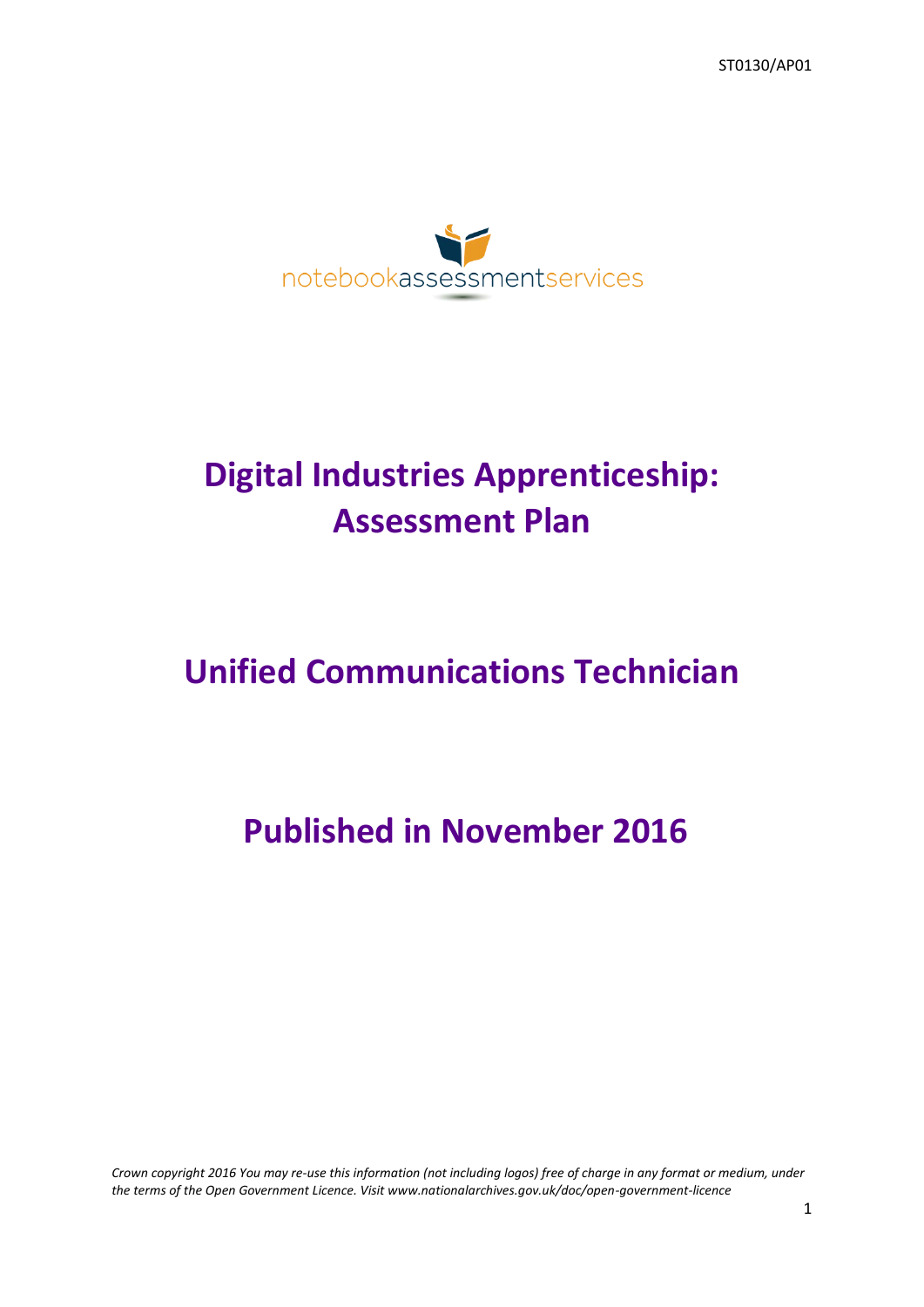## **Digital Industries Apprenticeships: Assessment Plan**

## **General Introduction and Overview**

The apprenticeship Standard for Unified Communications technician was designed by the industry for apprentices employed in a wide variety of different organisations in the public, private and voluntary sectors. Employers likely to use the new Standards include:

- Large IT businesses, each of which may take on hundreds of apprentices a year, where the Apprenticeship pathway is a mainstay of recruitment;
- The armed forces, which takes on hundreds of apprentices a year in specialist IT trades across all three services;
- Small and medium-sized specialist IT businesses, which may employ apprentices as core staff to provide the skills for growth;
- Large non-IT businesses, which may employ a handful of apprentices in IT roles, typically at head office;
- Small and medium-sized non-IT businesses, which may take on a small number of apprentices in these roles, to support their core business.

The primary role of a Unified Communications Technician is to establish and maintain the communications systems as appropriate to their business using a range of remote and physical tools and equipment.

The actual job role of the apprentice will vary significantly from one employer to the next, and may include for example Telecommunication Technician, Unified Communications Technician.

The approach to assessment, therefore, has been designed to be appropriate, relevant and feasible in a wide range of contexts while also ensuring consistency across these contexts.

Employers have adopted the following broad principles to inform the approach:

- Assessment will motivate apprentices to do their very best, not just do enough to satisfy a minimum standard – for example by using a 'high stakes' method in the synoptic project, which gives apprentices a clear performance goal to aim at.
- The assessment process will add value to both the apprentice and the employer, by complementing and building on normal performance management and development tools.
- It should enable and encourage progression and continuous professional development, by being linked to professional qualifications and recognition.
- $\bullet$  It should position the apprenticeship, not just as a job, but as the starting point for a career assessment at the end marks a clear recognition of achievements, on which the individual can build.
- The assessment methods chosen ensure relevance and consistency, irrespective of the specific job role of the apprentice.
- Costs and practicalities will be appropriate and proportionate to employers with small numbers of apprentices.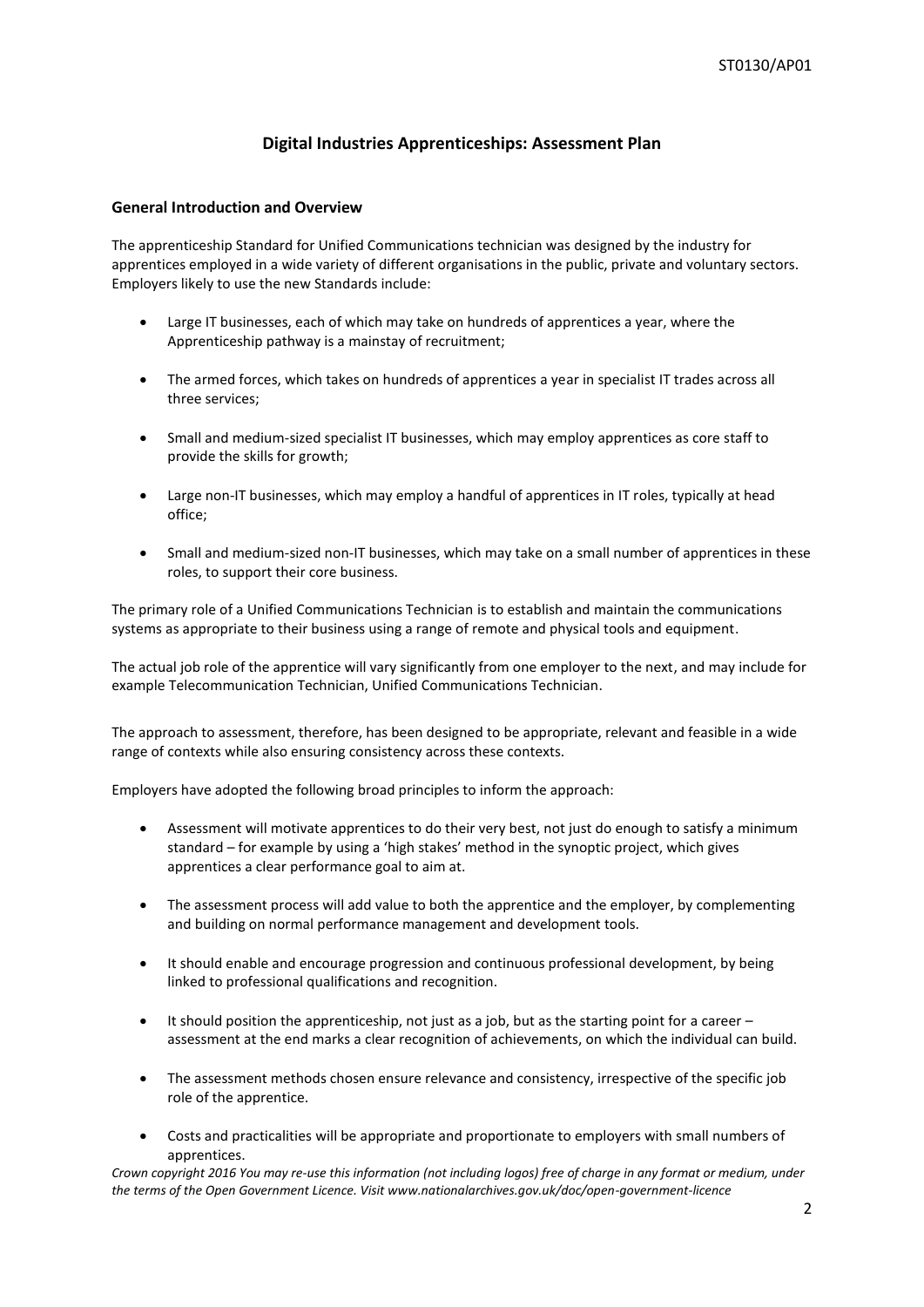Assessment will be driven by the Standards and will cover full competence in the occupation.

## **Overview of Assessment**

The final, end point assessment is completed in the last few months of the apprenticeship. It is based on

a portfolio – produced towards the end of the apprenticeship, containing evidence from real work projects which have been completed during the apprenticeship, usually towards the end, and which, taken together, cover the totality of the standard

a project - giving the apprentice the opportunity to undertake a business-related project over a one-week period away from the day to day workplace

an employer reference

a structured interview with an assessor - exploring what has been produced in the portfolio and the project as well as looking at how it has been produced

An independent assessor will assess each element of the end point assessment and will then decide whether to award successful apprentices with a pass, a merit or a distinction.

Employers who choose not to use a Training Provider would also be responsible for those activities described as being the responsibility of the Training Provider throughout this document. This would be where the employer is its own training provider (and is registered a training provider with the Skills Funding Agency)

## **Threshold Assessment**

The decision as to when an apprentice is ready to cross the threshold from learning into the end point assessment phase will be made by the employer and the training provider based on their monitoring of apprentices' progress.

## **End Point Assessment**

The end point assessment includes an assessment of all the requirements of the standard, including, competencies, knowledge and behaviours. It takes place in the final few months of the apprenticeship, using four assessment methods:

- Summative portfolio
- Synoptic project
- **•** Employer reference
- Interview

The use of a variety of assessment methods in the final and point assessment ensures that the assessment of each apprentice is based on their performance and reflects accurately the quality of their work and the application of skills, knowledge and behaviours specified in the standards. Taken together, these components of the final end point assessment build a cumulative picture of performance against the standard, enabling the independent assessor to make a holistic judgement about how well the apprentice meets or exceeds the standard.

The diagram below summarises what is assessed in each of the four elements of the end point assessment.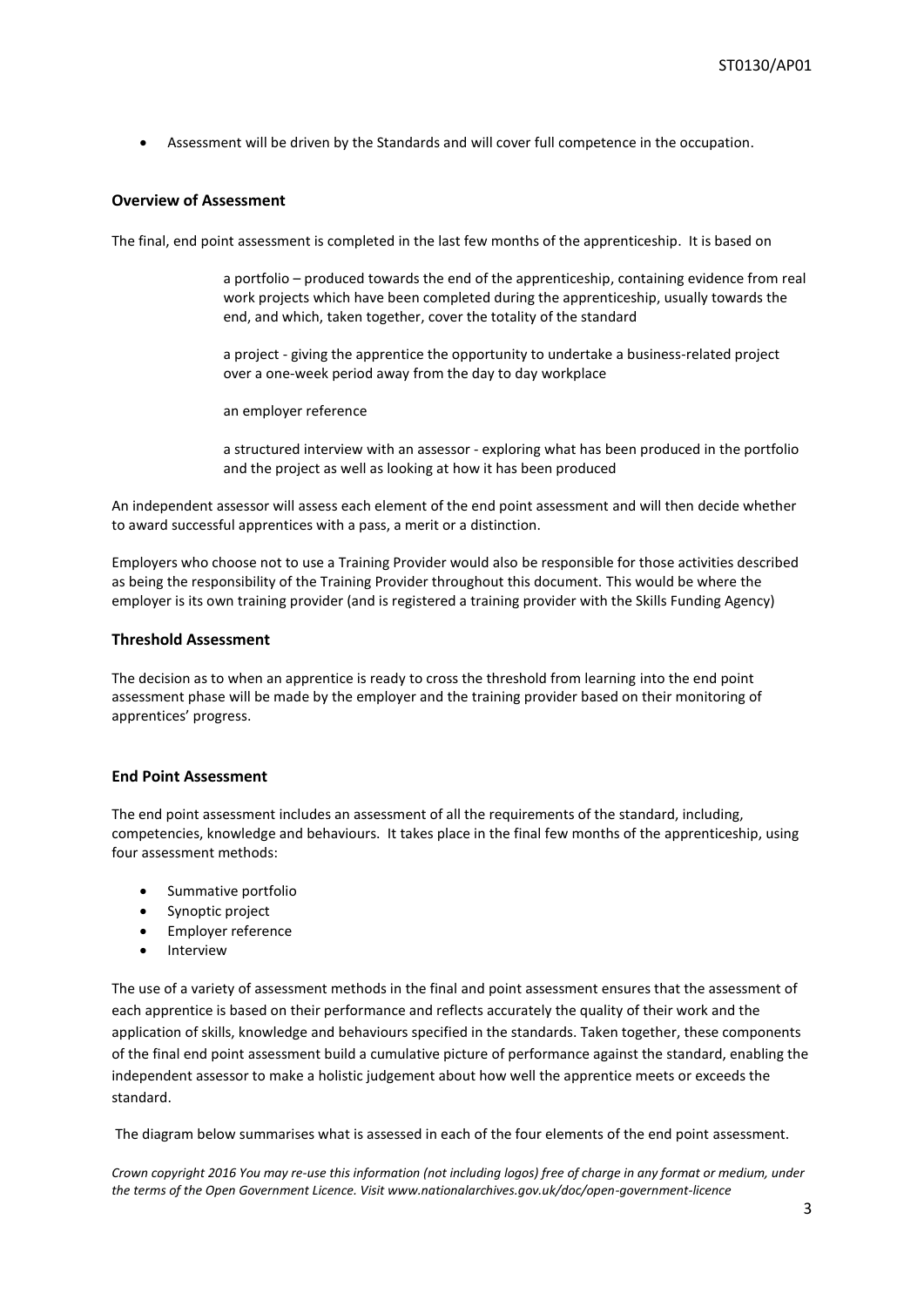## **Summative Portfolio**

Provides evidence against the totality of the standard based on the application of knowledge, competence and behaviours to real work projects in the work environment. This is key to ensure the validity of the final assessment decision.

## **Employer Reference**

Provides the employer's perspective on how the apprentice has performed in the workplace and how they have applied their knowledge, competencies and behaviours in work projects.

### **Synoptic Project**

Provides evidence against a selected set of knowledge, competencies and behaviours against a pre-defined project undertaken in a controlled environment. This is key to ensure consistency and comparability, increasing the accuracy of the assessment decision.

#### **Interview**

Provides an opportunity for further evidence to be gathered and/or evidence to be explored in more detail against any of the knowledge, competence or behaviours. This also increases accuracy and validity.

Independent assessors will grade apprentices, using all the information gained in the end point assessment, against the criteria for pass, merit and distinction.

## **Summative portfolio**

In the portfolio apprentices present evidence from real-work projects, illustrating the application of all the knowledge, skills and behaviours set out in the standard. This is produced towards the end of the apprenticeship with evidence from projects that have been completed, usually, towards the end of the apprenticeship. The portfolio is assessed as part of the end point assessment, and it not formally assessed whilst on programme. The portfolio is not evidence that the learning has taken place, but is evidence that the apprentice has applied that learning in a holistic and coherent way.

The evidence contained in the portfolio will comprise a small number of complete and/or discrete pieces of work which, together, cover the totality of the Standard. It will showcase their very best work, enabling them to demonstrate how they have applied their knowledge and understanding in a real-work environment to achieve real-work objectives.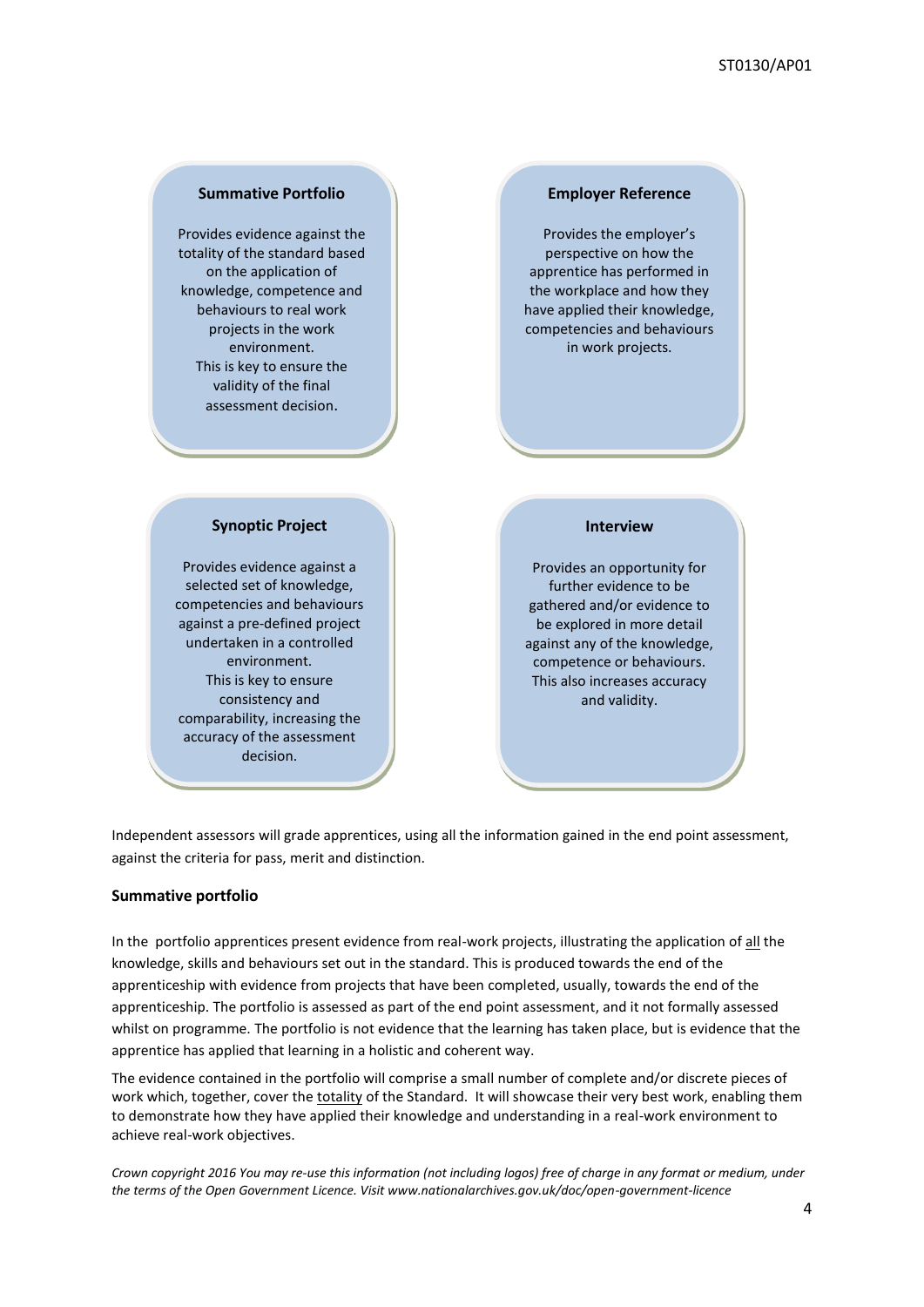Employers and training providers will assist the apprentice to assemble their portfolio to ensure that the portfolio is complete, that it covers the totality of the Standard and has been done to a satisfactory standard. Wherever possible, this will be an e portfolio or other electronic platform.

The evidence should be based on real work projects or outputs. The evidence can be supplemented with the following

- performance reports
- reflective accounts by the apprentice
- expert witness testimony
- customer feedback

The completed portfolio will be assessed against requirements summarised in the Standard and set out in the Occupations Brief, available from the Tech Partnership at [www.thetechpartnership.com/apprenticeship/unifiedcommunicationstechnician](http://www.thetechpartnership.com/apprenticeship/unifiedcommunicationstechnician)

This is carried out by an independent assessor who makes their own judgement on the quality of the work. The independent assessor may also note particular aspects of the work that they wish to discuss with the apprentice during the interview, either to confirm their judgement and/or provide further information on which to base their grading decisions.

The evidence will be assessed against all components of the standards, i.e.:

- technical competencies;
- technical knowledge and understanding;
- underpinning skills, attitudes and behaviours.

The assessor will examine the evidence in the portfolio for:

- completeness the evidence in the portfolio, taken together, must cover the totality of the standard
- quality the evidence must at least satisfy the minimum requirements for each area of the standard, as defined in the Occupational Brief available from the Tech Partnership.

## **Synoptic project**

The s project presents evidence from a business-related project testing the application of a selection of the knowledge, skills and behaviours defined in the standard. Each project will specify which selection of knowledge, skills and behaviours it is designed to test. The project does not need to cover every competence, but must cover a broad breadth of the competence outcomes, including establishing and maintaining communications systems using a range of remote and physical tools and equipment.

The project is designed to assess apprentices in a consistent way, irrespective of their particular workplace and their particular role within their company, and must therefore be completed outside of day-to-day work pressures.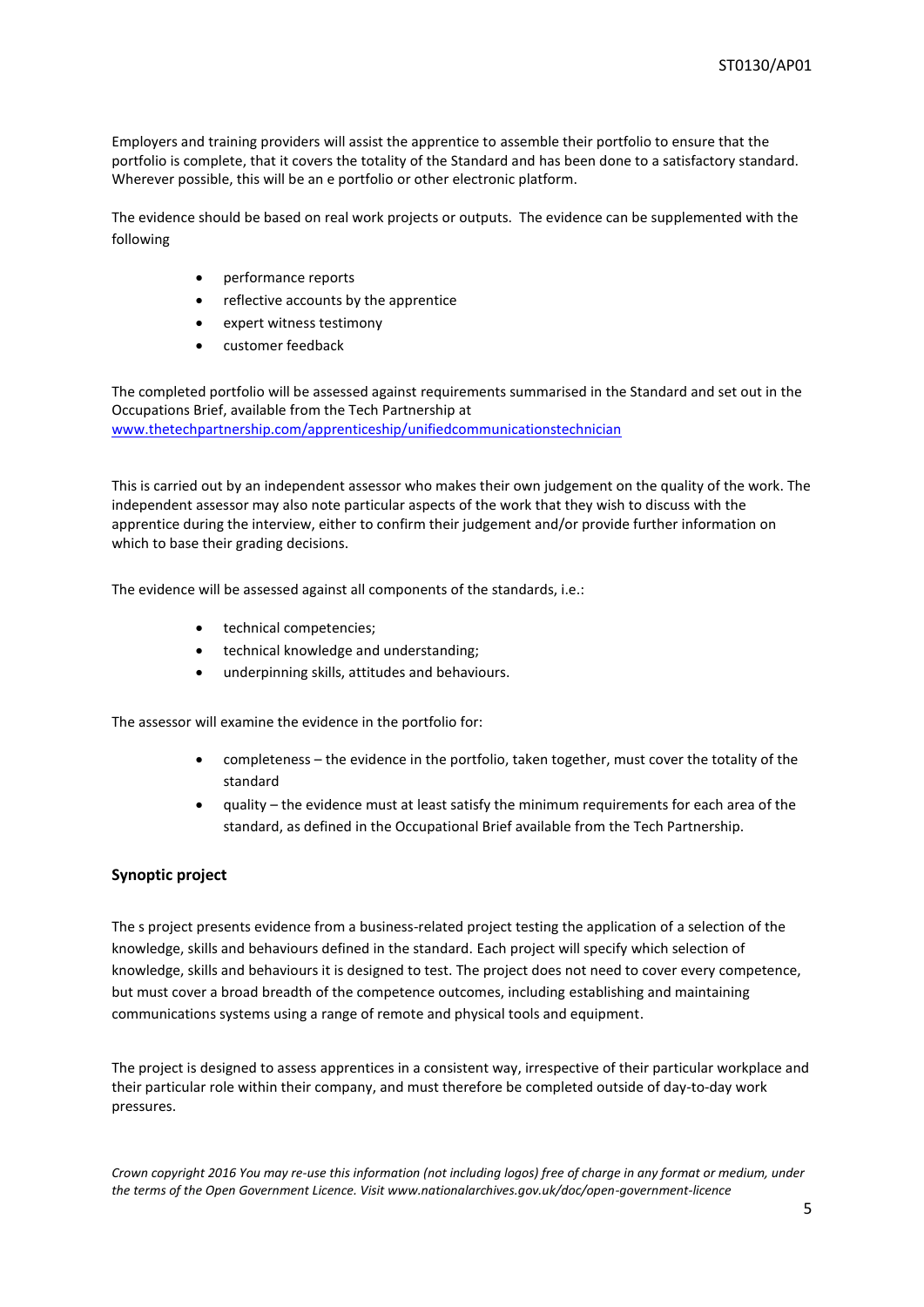Assessment Organisations will develop a bank of business-related projects. Each of these projects will present a typical business task, appropriate for an SME, an IT business, a large corporate or a non-IT businesses. All of the projects will be comparable in terms of content and complexity, it is the context within which the skills and knowledge must be demonstrated that will vary. Training providers and employers will select the most appropriate project for each apprentice, based on their current job role.

Existing projects will be rotated and new ones introduced. The projects will also be designed in such a way as to ensure there is no benefit for an apprentice having prior knowledge of a project.

Each project will take, typically, three working days to complete. Apprentices will complete their project offthe-job, so that they are away from the day to day pressures of work and in a 'controlled' environment, which may be on the employer's premises or the training provider's premises. The requirements for the `controlled environment' will include a quiet room, away from the normal place of work, with a dedicated work-station, with access to all the required equipment and with someone responsible for the controlled environment to ensure it is their own work and to respond to any questions in a consistent way.

The project is assessed by an independent assessor who makes their own judgement on the quality of the work, based on the defined knowledge, skills and behaviours it is testing against the standard, the grading criteria and the minimum requirements for each area set out in the Occupational Brief. <sup>1</sup> Assessors of synoptic projects must understand the different outputs likely depending on the complexity of the programming language the apprentice has used.

The independent assessor may also note particular aspects of the work that they wish to discuss with the apprentice during the interview, either to confirm their judgement and/or provide further information on which to base their grading decisions.

Assessment Organisations will test and trial the projects with small groups of apprentices, employers and training providers. This will ensure they are valid, reliable and comparable to the other projects, before implementing them. Assessment Organisations will monitor projects over time to ensure comparability and continuing relevance.

At least half of the projects will be available to complete on-line.

Projects will balance the need to 1) be specific to ensure consistency and comparability and 2) be sufficiently flexible to enable apprentices to apply the approaches they use in their role.

Each project will enable the following to be demonstrated

- the application of knowledge and skills to meet the project outcomes
- the approach to planning and completion of the task
- the application of the relevant behaviours

Projects will enable differentiation of performance in line with the grading criteria.

Projects will require apprentices to document their assumptions and to highlight the consequences of those assumptions – enabling them to show their understanding of commercial pressures, and the application of their thinking and problem solving skills.

The end point assessment will test the knowledge the apprentice has gained throughout their apprenticeship. As this apprenticeship will give them the skills required for a job as a Unified Communications Technician they

**.** 

 $1$  The Occupational Brief is available from the Tech Partnership

*Crown copyright 2016 You may re-use this information (not including logos) free of charge in any format or medium, under the terms of the Open Government Licence. Visit www.nationalarchives.gov.uk/doc/open-government-licence*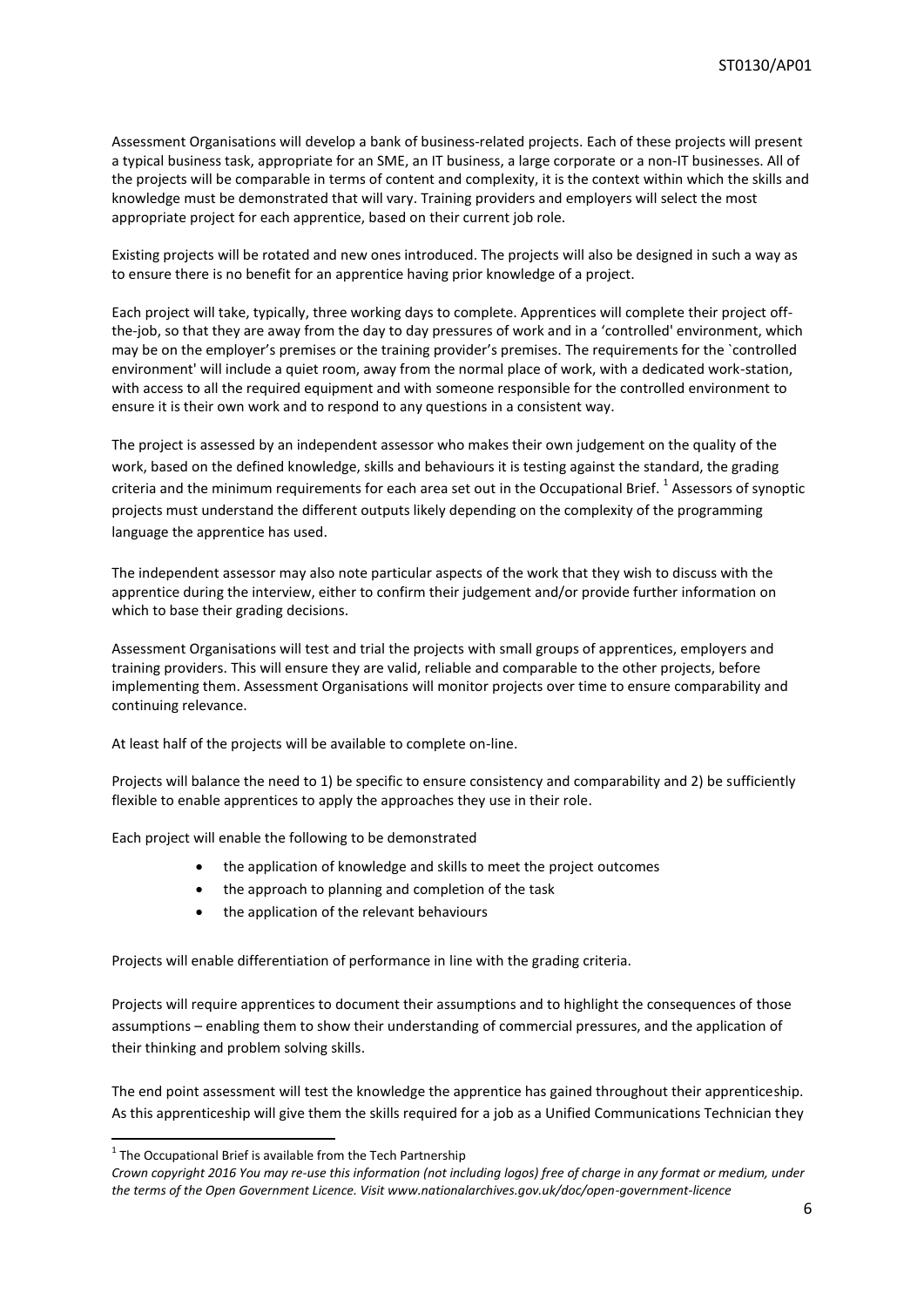should be confident in any assessment that's around the architecture of a network, current technologies, security implications and threats within a network, data and storage solutions along with communication methodologies including mobile, voice and digital.

## **Employer Reference**

The employer will provide a reference setting out their views of the quality of the apprentices' work.

The Assessment Organisation will provide guidance and a simple template seeking employers' comments against the grading minimum standards, criteria and dimensions, as set out in the Occupational Brief.

The employer will not be asked to grade or provide a rating, as they do not have the comparative experience or evidence.

## **Interview**

The interview is a structured discussion between the apprentice and their independent assessor, focusing on the summative portfolio and the synoptic project, with reference to the employer reference as appropriate. It covers both what the apprentice has done in terms of the standard of their work, and also how they have done it. This enables the assessment to include the full range of technical knowledge and competencies as well as the underpinning skills, attitudes and behaviours.

The purpose of the interview is to:

- clarify any questions the independent assessor has from their assessment of the portfolio and project;
- explore any comments raised in the employer's reference;
- confirm and validate judgements about the quality of work;
- explore aspects of the work, including how it was carried out, in more detail;
- provide further evidence for the independent assessor to make a holistic decision about the grade to be awarded.

Assessment Organisations will produce a structured brief for the independent assessor to support the discussion. This will ensure that consistent approaches are taken and that all key areas are appropriately explored.

The interview will cover

- what they submitted in the portfolio
- what they produced in the project
- the standard of their work, as evidenced in the portfolio and the project
- how they approached the work submitted in the portfolio and the project

The interview can draw on broader experience from the workplace, but the initial and the primary focus is on the work presented in the portfolio and the project.

The interview will be undertaken by an independent assessor – and it is the same assessor who has assessed the portfolio and the project (and who is approved to assess against that standard) and who will also make the grading decision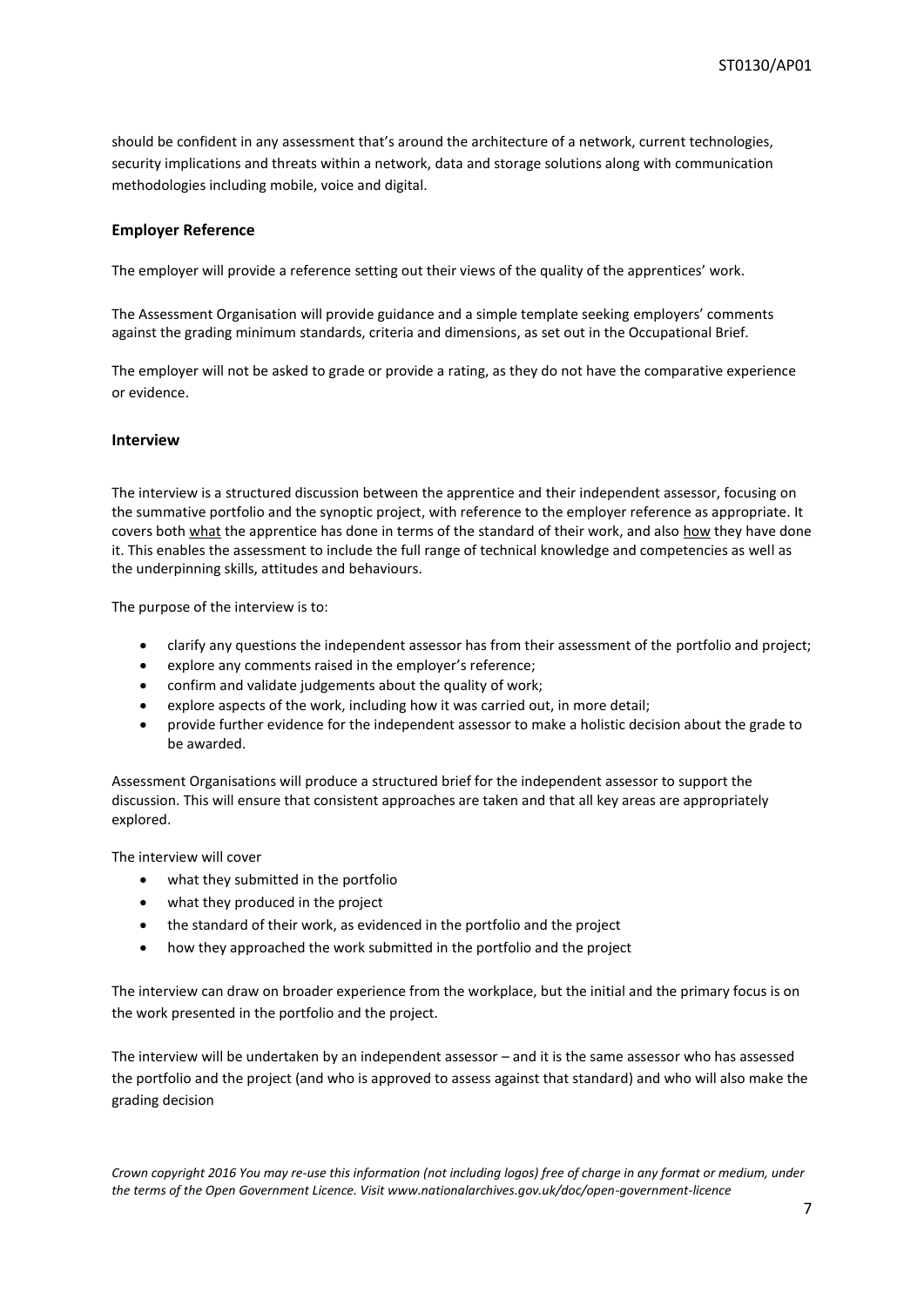The interview will take place following the completion and assessment of the synoptic project and the summative portfolio

It is only after the interview has been completed that the grading decision can be taken

## **Grading**

Grading takes place at the end of the apprenticeship, following the end point assessment.

The output is a single grade: pass, merit or distinction, for the entire apprenticeship.

Grading is done by the independent assessor, based on a holistic view of the apprentice's work and as evidenced through each of the methods of end point assessment.

The assessor will assess each of the project and the portfolio in advance of the interview, will review the employer reference, and will note

- any initial assessment conclusions
- questions to explore at interview to test these initial conclusions

Whilst the assessor may have some sense of the likely or potential grade, this initial and partial assessment conclusion is not communicated as the grading decision cannot be made before all the evidence has been assessed, including the evidence gained at the interview.

The interview enables the outputs from the project and the portfolio to be explored in more detail – in terms of what was produced and how it was produced, and to address the questions previously identified and to validate, test and amend initial assessment conclusions.

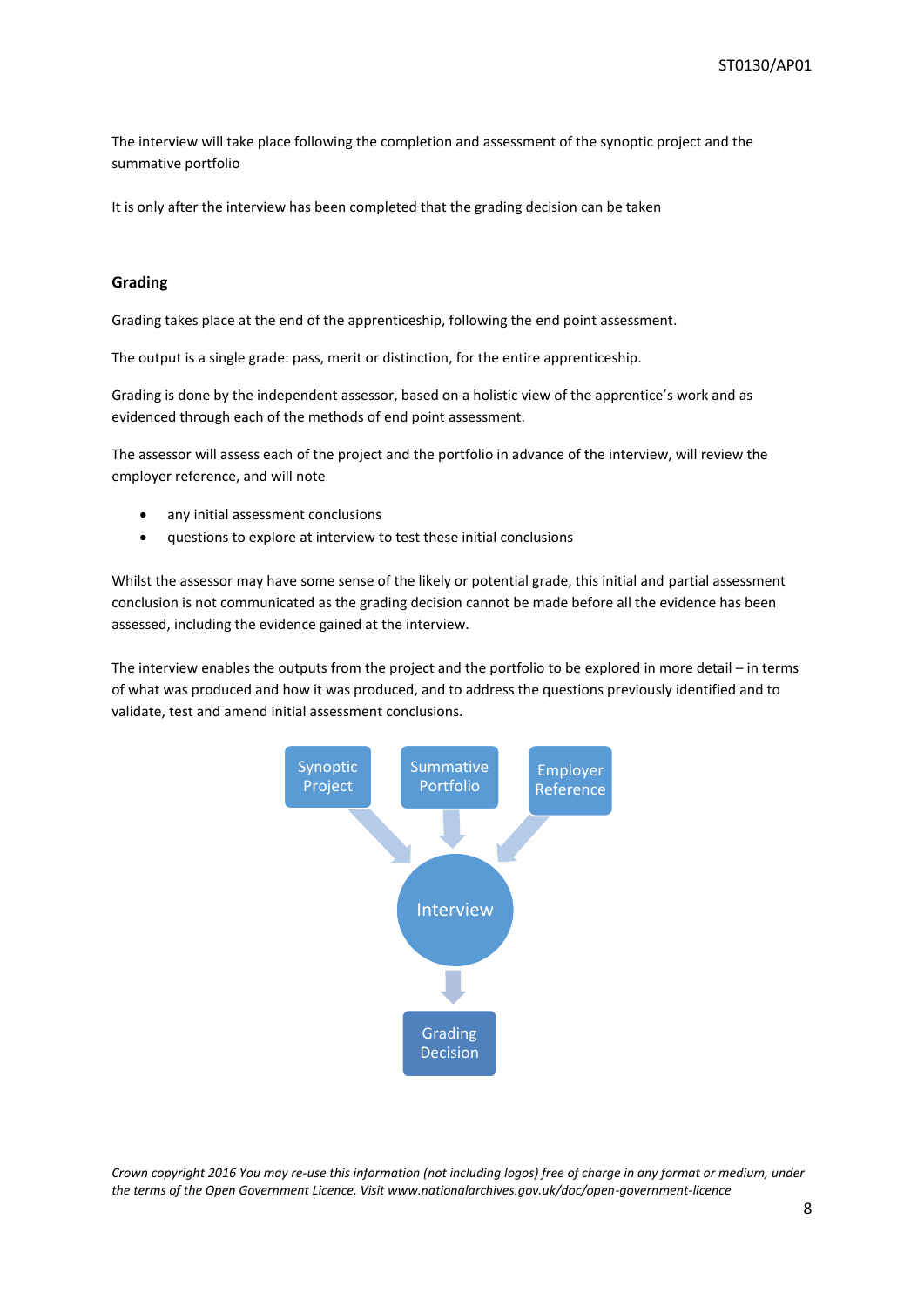The grading decision is made after the interview. The grading decision is made on the basis of a holistic assessment of the totality of the evidence presented - including the interview itself, bearing in mind that

- The bulk of this evidence is contained in the portfolio, and it is the portfolio that presents evidence against the totality of the standard
- The project provides a test of how well the apprentice can perform, in a controlled and comparable environment against a selection of the competences on the standard – a check and a balance on the portfolio
- The employer's reference provides supporting evidence based on their perceptions of that apprentice within their workplace
- The interview provides additional supporting evidence or clarification of the above

There is one grade – and none of the elements are graded separately.

#### Grading criteria

There are three sets of criteria on which the assessment and grading is made. The three criteria are

The What: what the apprentice has shown they can do,

The How: the way in which the work has been done

The With Whom: The personal and interpersonal qualities the apprentice has brought to all their work relationships

Each of these three criteria has minimum (expected) requirements, which must be satisfied for a pass.

Each of these criteria has a number of dimensions which should be considered to determine if the apprentice is significantly above the minimum (expected) level of quality

That is, for each of the three criteria there are two levels: the expected level (as defined in the minimum requirements) and a level that is significantly above this

Significantly above the expected level of quality

Expected level of quality

The minimum requirements for a pass and the dimensions to be considered for a merit or a distinction are defined in the Occupational Brief, available from the Tech Partnership.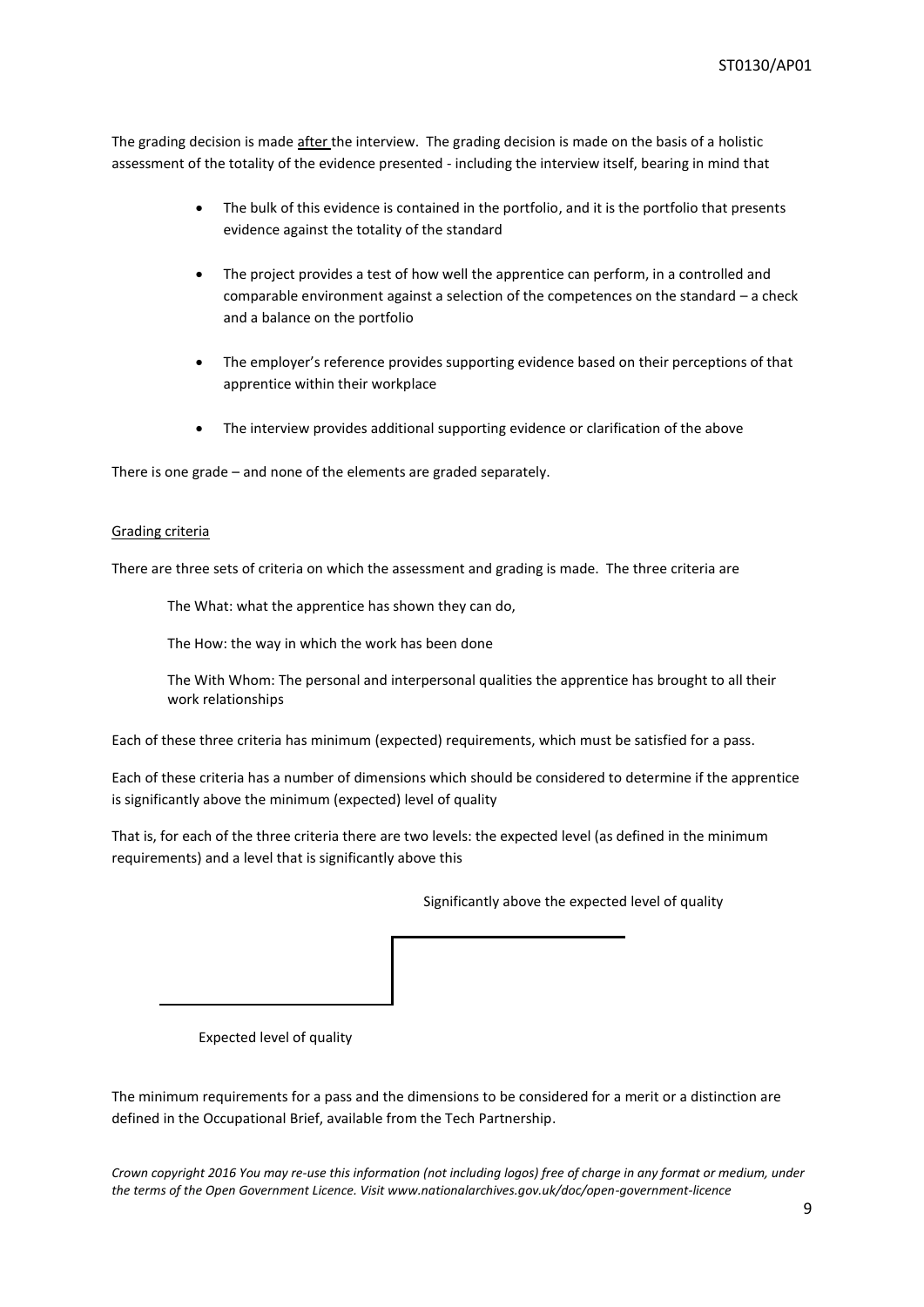## **The Grading Decision**

The purpose of grading is to differentiate between those apprentices whose work is at the expected level of quality against the totality of the skills, knowledge and behaviours specified in the standard and those whose work is significantly above this expected level

For a pass, each of the three sets of criteria must demonstrate at least the expected (minimum requirement) level of quality

For a merit, the What has to be significantly above the level of quality and one of either the How or the With Whom has to be significantly above the level of quality expected

For a distinction, each of the three sets of criteria must be significantly above the expected level of quality

The assessor takes a holistic judgement of whether or not their assessments demonstrate that the apprentice is "significantly above the expected level of quality" in each of these three areas and can then determine which grade should be awarded



#### **Professional body recognition**

Apprenticeships are a key entry point to the significant career opportunities that the digital industry sector can provide. The Register of IT Technicians, managed by BCS, provides independent recognition that completing an apprenticeship is the beginning of a career in the IT profession.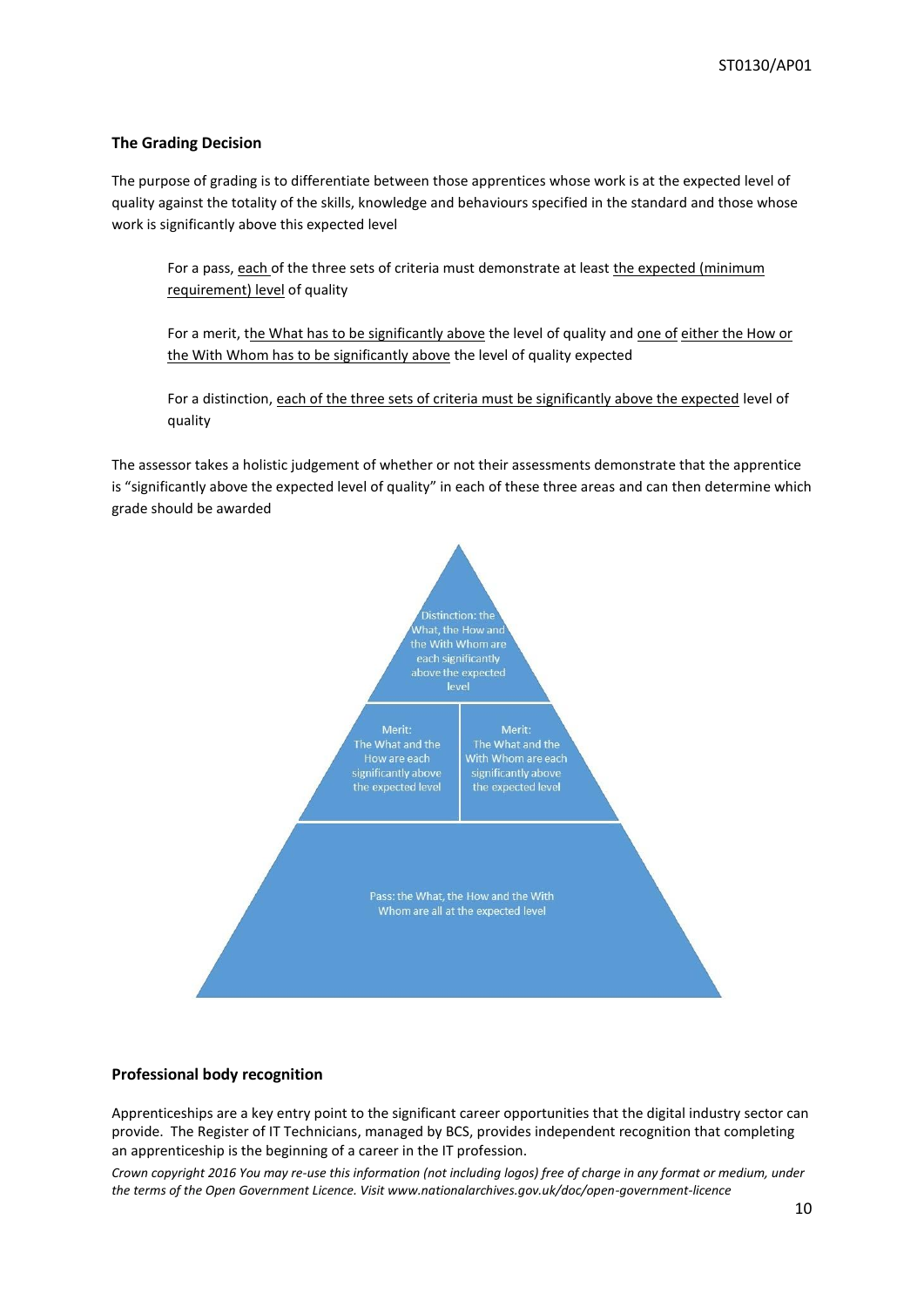This apprenticeship is recognised for entry onto the Register of IT Technicians upon confirming an appropriate SFIA level 3 professional competence and those completing the apprenticeship would then be eligible to apply for registration.

A place on the Register acknowledges that those achieving these standards have joined the professional community, and opens the door to the continued support, career development and guidance that professional bodies provide.

Professional body involvement and recognition in the development of the standards and the approach to assessment is a further, independent, check on quality assurance both for the apprenticeships delivered against the standards and an individual's assessment against them.

## **EXTERNAL QUALITY ASSURANCE OF END POINT ASSESSMENT FOR THE DIGITAL INDUSTRIES TRAILBLAZER APPRENTICESHIP STANDARDS**

All assessment organisations listed on the Register of Apprenticeship Assessment Organisations (RoAAo) are required to comply with assessment processes as set out in this plan and must adhere to the external quality assurance process. The external quality assurance will be overseen by a new Digital Industries Apprenticeship External Quality Assurance Board and conducted and managed by the Tech Partnership on a non-profit basis.

#### **Digital Industries Apprenticeship External Quality Assurance Board**

Membership of the Board will be via an open, transparent and fair public nomination and selection process. Membership will be open to all types and sizes of businesses, including representatives from SMEs.

When a vacancy arises, employers of tech and digital staff will be invited to apply for a seat on the Board, demonstrating support from at least two industry and/or relevant stakeholder organisations. Nominees will be selected based on their experience, knowledge, and commitment to ensuring that the quality, consistency and impact of apprenticeships for the benefit of the sector is maintained and maximised. Selection will also consider the overall balance and make-up of the Board, to ensure that there is broad representation across sizes and sectors of organisations. The selection of Board members will be undertaken by the Digital Industries Apprenticeship External Quality Assurance Board. Until this Board is fully established (expected January 2017) selection will be by employers from the Employer Implementation Group. None of the employers involved in the selection of Board members, or the organisations they work for, will have be connected to any of the applicants. The Board will have 10 members

The Board will have a balance of members from different sectors, including the public, private and voluntary sectors, tech and non tech companies and will include at least two representatives from SMEs. The Board will have a chair and there will be formal, and published, terms of reference for the Board. Each Board member will be subject to re-election after a period of two years and no Board member will be eligible to serve more than two terms. Board members will commit to working openly and on behalf of the industry as a whole and to declare formally any conflicts of interest. The Board may choose to invite others, such as training providers or assessment organisations, to attend some or all of the meeting where they want their input or expertise. The Board will have in-depth knowledge and understanding of the content of the relevant digital apprenticeship standards and assessment plans and of the external quality assurance arrangements and methodologies

The Board will:

 Set and agree the key measures to benchmark external quality assurance results to be used by the Tech Partnership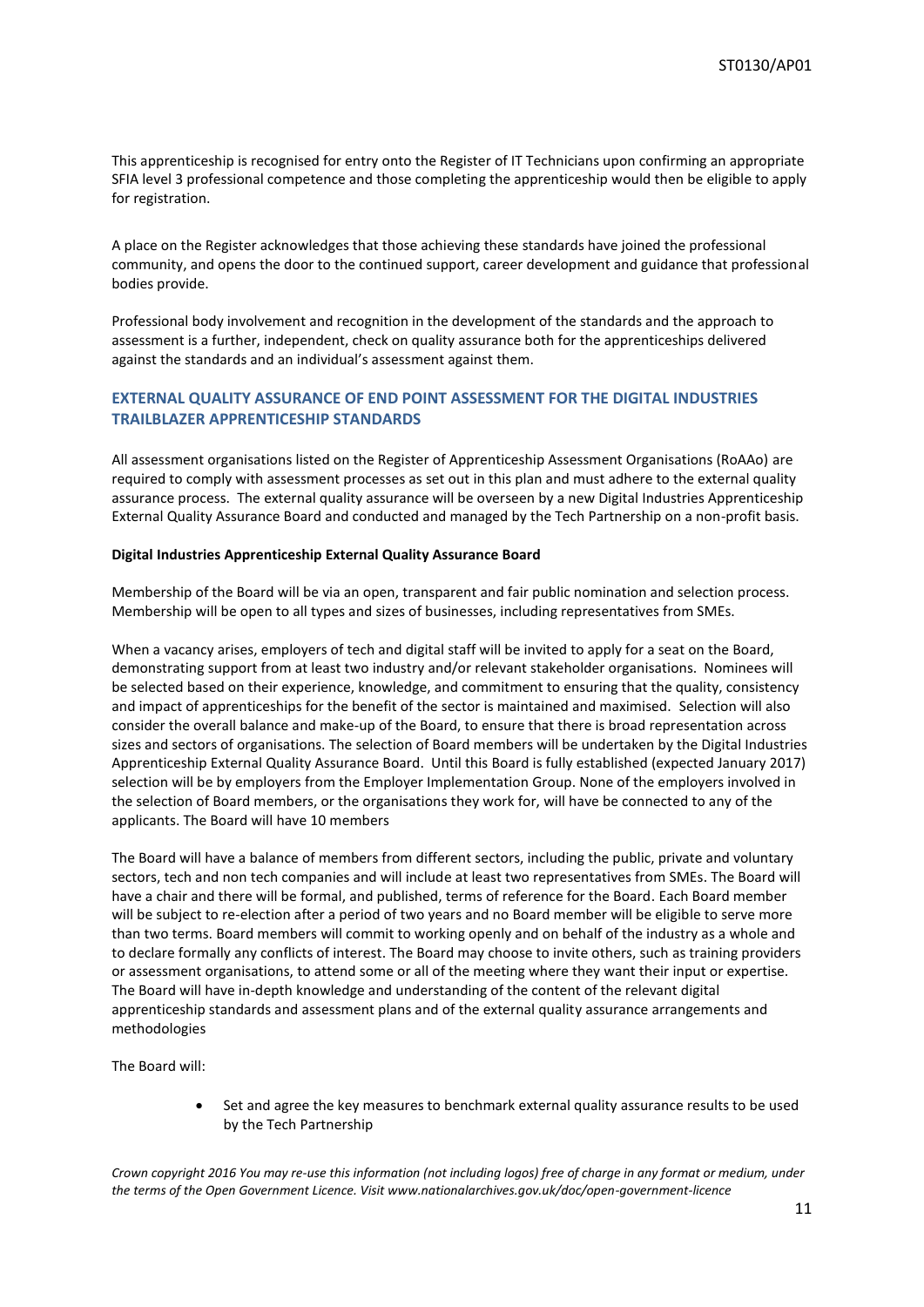- Review the reports from the external quality assurance for each assessment organisation and for each standard, based on the reports produced by the Tech Partnership, and will agree corrective action as required
- Make recommendations, to the relevant employer group who set the standards, to training providers and to assessment organisations, to share best practice and/or to highlight issues that need to be addressed in the Standard or Assessment Plan, as required

#### **External Quality Assurance Process**

External quality assurance will focus on four activities to ensure compliance including consistency of assessment materials; competence and performance of staff; the internal quality assurance systems and processes; and the external moderation of a sample of end point assessments.

These activities will be reviewed through two processes

#### Systems Audit

A systems audit will be undertaken within six months of such registration, and then on an annual basis. The systems audit will include

Ensuring consistency of assessment tools including the design of the assessment materials, the consistent application of these tools and the internal quality assurance of assessment materials

Competence of staff including the occupational competence of assessment and internal verification staff and the appropriateness of the training and CPD of staff for the standards they are assessing against

#### Internal quality assurance systems, processes and reporting

The systems audit will be based on desk review of all relevant documentation, meetings with key staff and a site visit. A formal report will be produced following the systems audit, highlighting any areas where remedial action is needed. Assessment Organisations will be required to provide a remedial plan, with clear timescales, setting out how they will address any such issues.

#### **External Moderation**

Assessment Organisations will advise the Tech Partnership as soon as they are notified by an employer and/or training provider that an apprentice is ready to undertake end point assessment and the external moderation of assessment decisions will be undertaken with a sample of those assessments that have been completed since the previous external moderation visit.

It is expected that external moderation will take place at least annually

The sample size will vary and will be dependent on a number of factors, including the number of sites, the number of assessors and assessments undertaken, the number of different standards being assessed, the previous findings from external moderation samples and the conclusions from the systems audit. In the first year of assessment against a standard, all assessment organisations will have a higher percentage sample

A formal report will be produced following each sample of external moderations. These reports will be supplied to the assessment organisation, setting out any areas where the service has not fully met the defined requirements and/or where inconsistencies have been identified. This will require the assessment organisation to produce and agree a remedial plan, with clear timescales, to ensure the service fully meets all the requirements.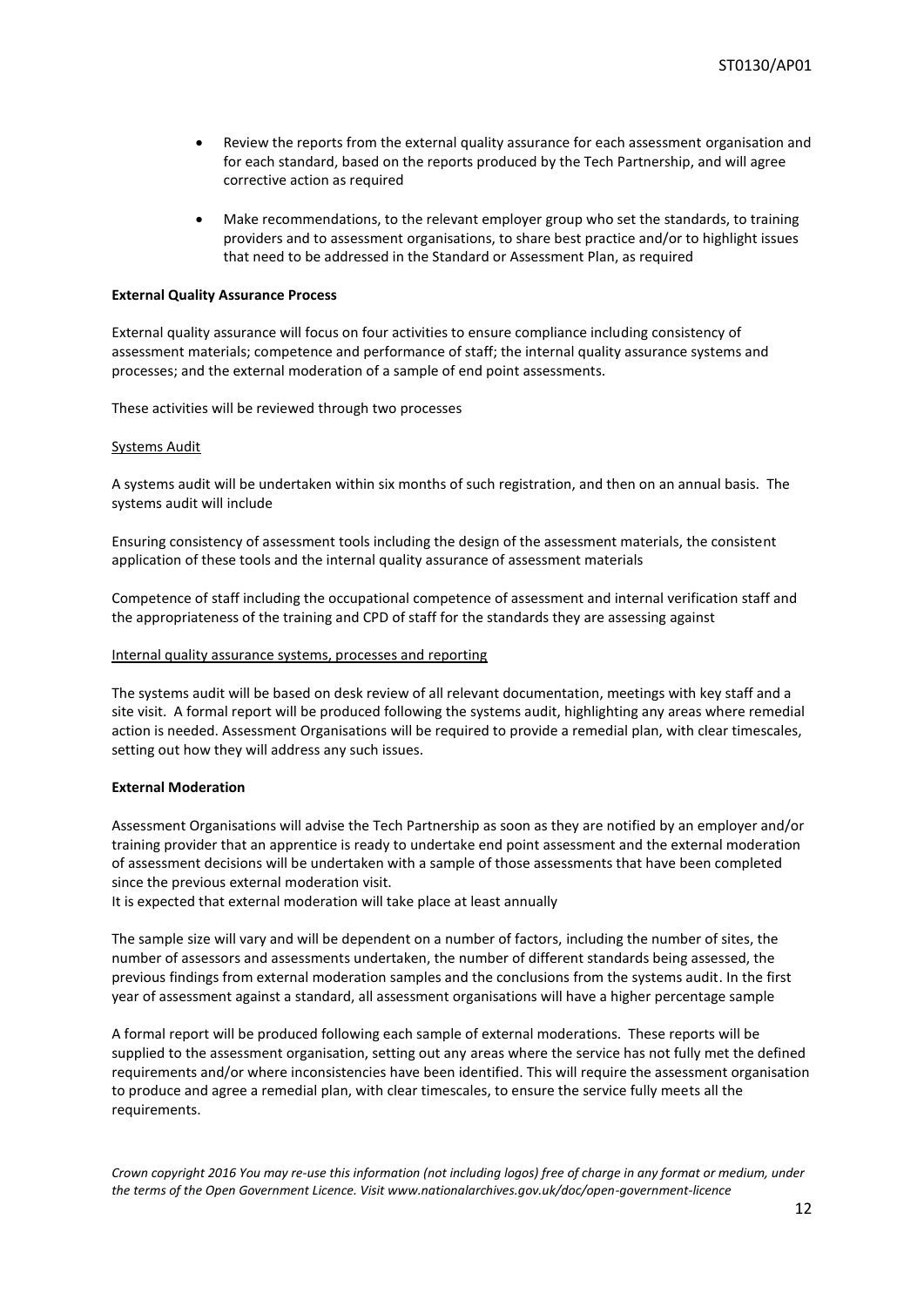## **Ensuring independence**

Independence and impartiality are achieved as the end point assessment is undertaken by an independent assessor from an Assessment Organisation. The independent assessor will make a holistic assessment of each apprentice's work, including the grade to be awarded, on the basis of evidence supplied in the summative portfolio, synoptic project, the employer reference and through the interview.

## **Delivering consistent, reliable judgements**

The assessment methods described above are designed to produce assessment outcomes that are consistent and reliable, allowing fair and proper comparison between apprentices employed in different types and sizes of organisation.

The apprenticeship standard defines what is required in terms of skills, knowledge and behaviours. Our approach puts the standard at the heart of the assessment process, ensuring that judgments on occupational competence are consistent and that there is standardisation and comparability between employers.

This specification for the tools, materials and techniques to be used in assessment, are the starting point to ensure that consistent approaches to assessment are taken by assessment organisations. The detailed criteria as set out in the Occupational Brief help to ensure consistent application of these assessment methods.

Any organisation interested in delivering the assessment service must be on the SFA register and will, therefore, be able to demonstrate a range of capabilities including

- in depth and up to date sector knowledge and understanding
- credibility within the sector
- the capability and relevant, up to date sector experience of the people who will carry out assessments
- the ability to develop tools and materials to deliver these assessments
- a track record in delivering assessments
- robust internal verification processes
- employer responsiveness and effective customer service processes
- induction, and training and development plans for everyone involved in assessment
- effective leadership and management arrangements
- quality assurance and quality control procedures
- impartial moderation of assessments

It will be the responsibility of the Assessment Organisations to ensure that those undertaking end point assessments have the necessary skills and industry knowledge to make reliable judgements. They will be required to recruit and train people, whether as employees or sub-contractors, with the right mix of skills and experience to undertake the independent end-point assessment against this standard.

Registered assessors must be competent in the occupation they are assessing, in terms of

- Up to date, relevant, in-depth and broad experience of working in this occupation
- Relevant industry expertise equivalent to or higher than the level of the apprenticeship standard being assessed and/or relevant professional recognition at a level equivalent to or higher than the registration level of the apprenticeship standard being assessed
- The possession of practical and up to date knowledge of the application of current working practices, infrastructure, tools and technologies appropriate to this occupation and of relevance to the sector/size of business in which they will be carrying out assessments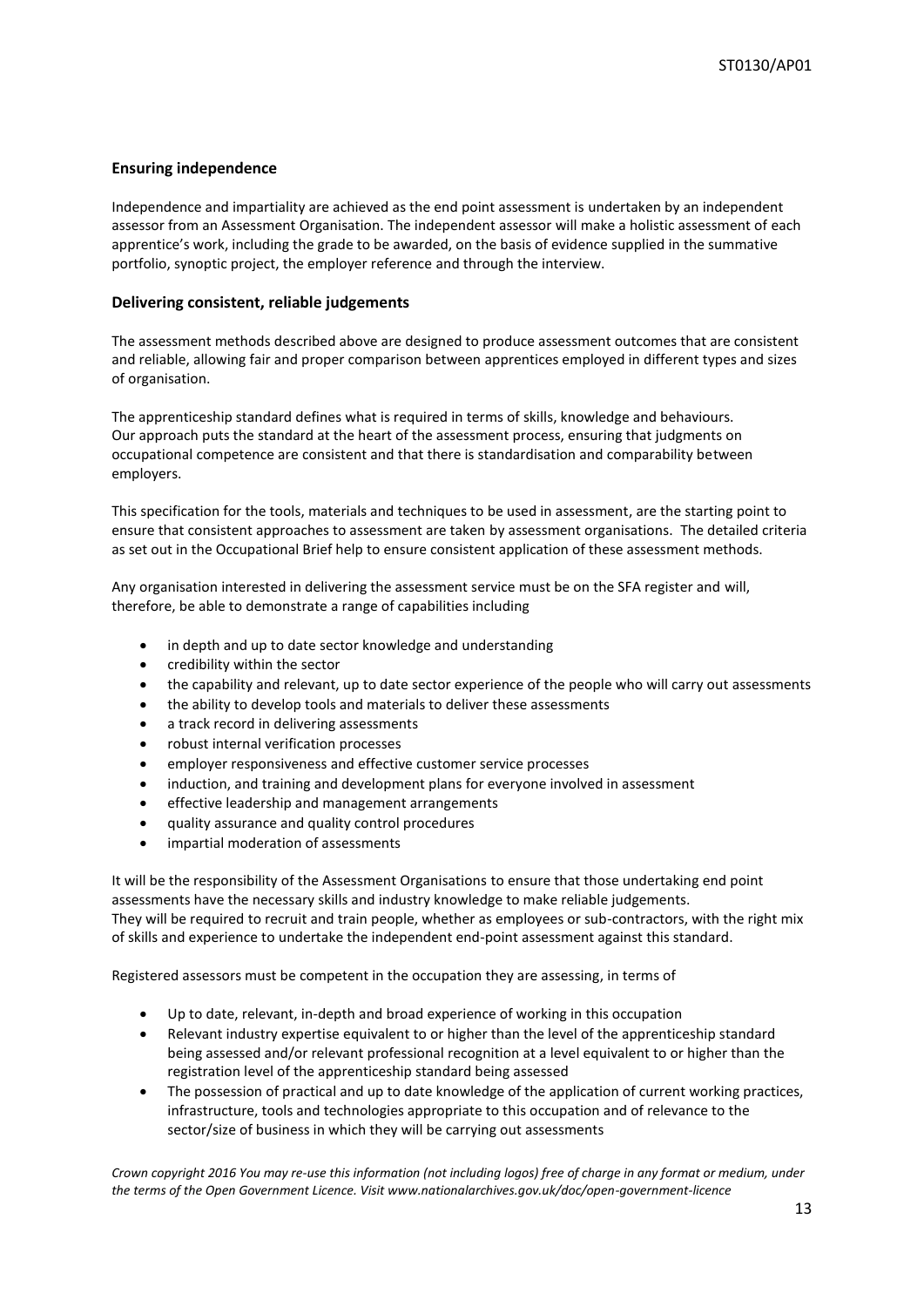In addition, independent assessors must have completed an induction to demonstrate working knowledge of the apprenticeship standard and the assessment process. They must be fully trained and approved for use of each of the assessment tools and be trained in the consistent application of the grading criteria. They must attend standardisation meetings to ensure and maintain consistency of assessment decisions.

Anyone who undertakes end point assessment must be held on a register by the assessment organisation. The register must confirm that each individual undertaking end point assessment has satisfied these criteria and that evidence has been checked, through

- Personal interviews
- Qualifications
- CPD certificates
- Employment history
- Testimonials
- Assessment organisation induction and training events

Assessment organisations will be responsible for developing the assessment tools and materials and supporting materials, including documented criteria for the use of each assessment tool. These tools should be trialled and tested before implementation. Assessors should be provided with supporting information to help ensure that all assessments are made consistently and against the specification.

The Assessment Organisations should have robust internal quality assurance and verification processes to ensure that the quality, consistency and validity of assessments is maintained. Assessment Organisations should have regular standardisation meetings between themselves.

All organisations delivering assessment will be expected to collaborate with each other to ensure consistency of assessment outcomes across different assessment organisations and to collaborate in relation to moderation arrangements.

## **Delivering accurate, valid judgements**

The assessment process is designed to test the totality of the standard. As described elsewhere in this Plan, the combination of four assessment methods in the end point assessment ensures that the assessment of each apprentice is based on their performance and reflects accurately the quality of their work and the application of skills, knowledge and behaviours specified in the standard. Taken together, the four components of the end point assessment build a cumulative picture of performance against the standard.

- The portfolio is a key factor in ensuring the validity of the final assessment decision.
- The project provides a relatively high degree of consistency and comparability, increasing the accuracy of the assessment decision.
- The employer reference provides additional evidence of how the apprentice has demonstrated the application of skills and knowledge in the workplace.
- The interview with an independent assessor increases accuracy and validity by providing the assessor with an opportunity to assess depth and breadth in the application of underlying knowledge, skills and behaviours.

The role of the independent assessor and the capability of the Assessment Organisation is critical – as these ensure that assessments are undertaken by suitably qualified and trained assessors, using approved tools and materials, with documented criteria, as well as robust internal verification and quality control processes.